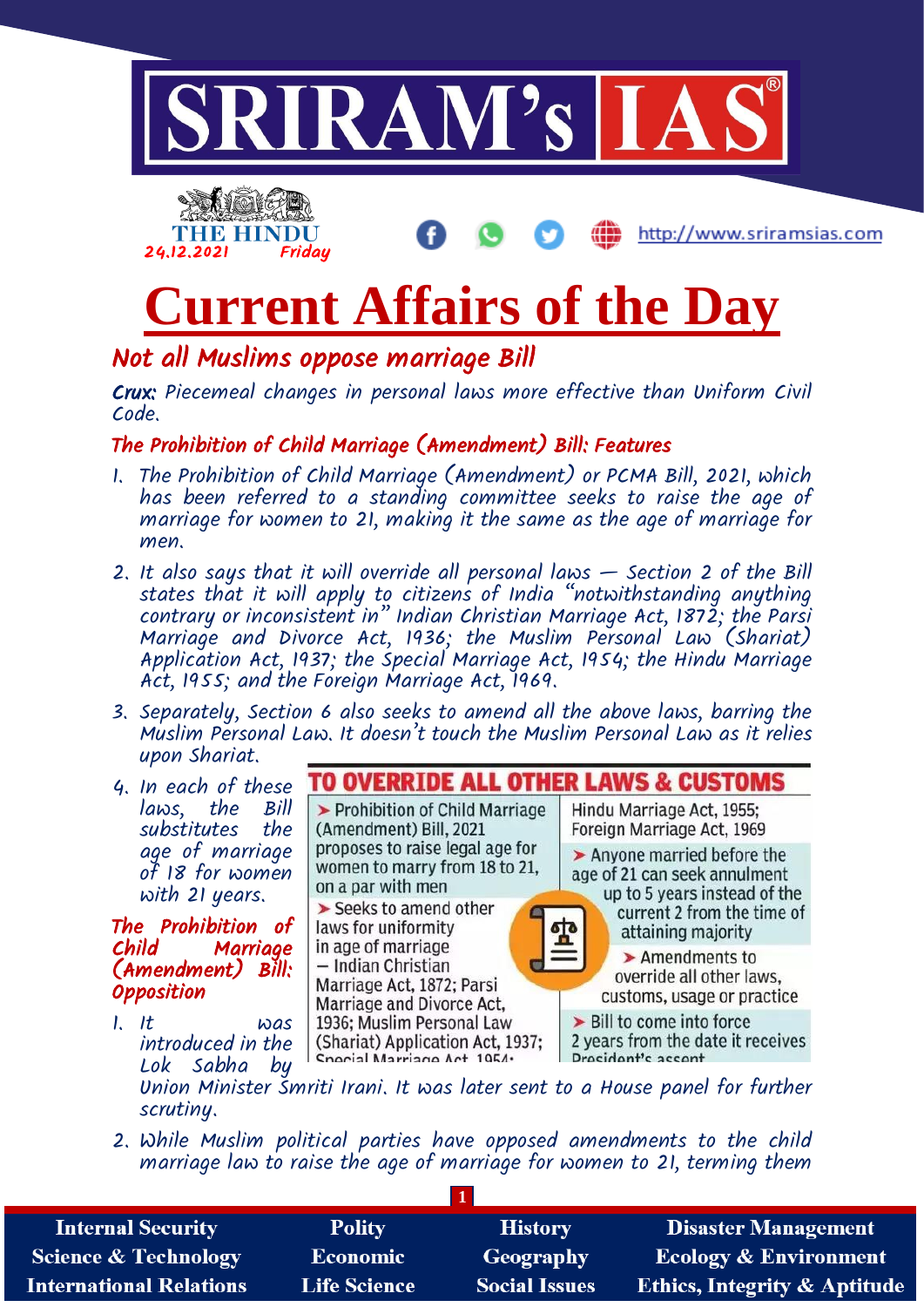



an attack on personal laws, voices within the community advocating equal rights, have welcomed the move.

http://www.sriramsias.com

- 3. Muslims don't have a codified personal law, unlike other religious communities. The Muslim Personal (Shariat) Application Act, 1937 states that Shariat or the Islamic law will apply in all questions regarding marriage, dissolution of marriage, maintenance, dower, guardianship, gifts, etc.
- 4. Under Shariat, puberty or 15 years is the minimum age of marriage. The Koran, however, is not in favour of child marriages.

#### 'No codified law'

- 1. While we welcome raising the age of marriage to 21, we want this amendment to the PCMA, 2006 to state unequivocally that this law applies to the Muslim community also. Otherwise, the Muslim girl does not stand to benefit from this law or its amendment, says a statement from the Bharatiya Muslim Mahila Andolan (BMMA).
- 2. It has been 75 years of Independence and we still don't have a comprehensively codified personal law. All the other religions have their codified personal laws.
- 3. We have been deprived of our legislative protections when it comes to practices like polygamy, or child marriages or triple talag, BMMA lamented.
- 4. The Supreme Court in Independent Thought versus Union of India, 2017, settled the law and held that the PCMA will overrule personal laws.

#### Piecemeal reforms versus the Uniform Civil Code

- 1. Unlike a blanket reform through a move like the Uniform Civil Code, piecemeal reforms in personal laws are more desirable, say, experts.
- 2. The Jaya Jaitly task force on the age of marriage didn't talk about changes to personal laws, but focused on women's empowerment, the need for access to education and health and preventing early pregnancies.
- 3. Not only has the government failed to address these concerns it will additionally curtail the freedom to marry at the age of 18, which is permitted globally.
- 4. In 2016, the Ministry of Law and Justice tasked the Law Commission to examine matters in relation to uniform civil code (UCC).
- 5. In 2018, when the Commission submitted its Consultation Paper on Reform of Family Law it steered clear of making any recommendations on UCC and held that it was "neither necessary nor desirable" and favoured "piecemeal changes to laws".

| <b>Internal Security</b>        | <b>Polity</b>       | <b>History</b>       | <b>Disaster Management</b>              |  |  |  |
|---------------------------------|---------------------|----------------------|-----------------------------------------|--|--|--|
| <b>Science &amp; Technology</b> | <b>Economic</b>     | Geography            | <b>Ecology &amp; Environment</b>        |  |  |  |
| <b>International Relations</b>  | <b>Life Science</b> | <b>Social Issues</b> | <b>Ethics, Integrity &amp; Aptitude</b> |  |  |  |